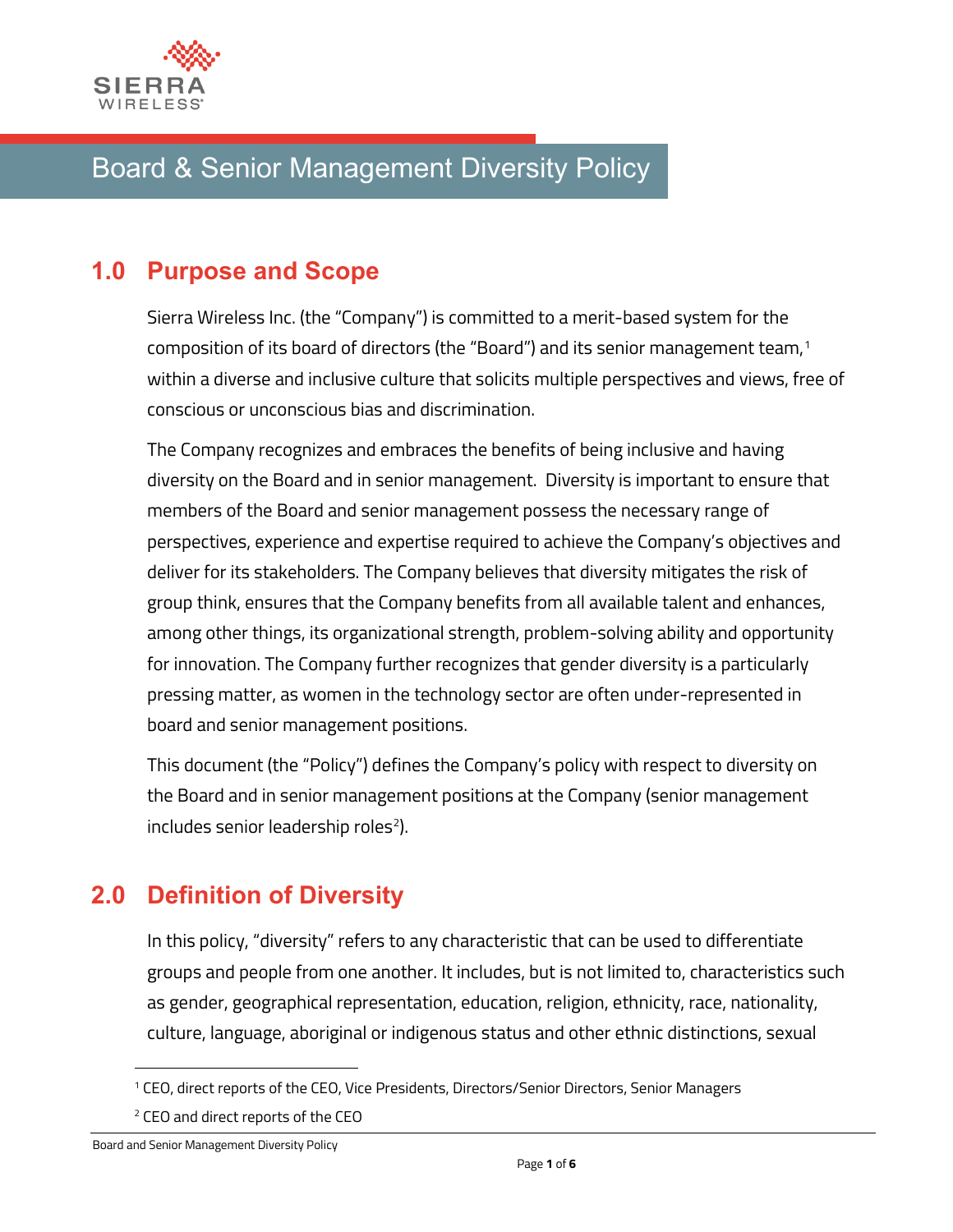

orientation, political affiliation, family and marital status, age, disability, and industry experience and expertise.

### **3.0 Board Diversity**

The Governance & Nominating Committee of the Board (the "GNC") is responsible for, among other things, reviewing and assessing Board size, composition and effectiveness, and for recommending to the Board:

- 1. The director nominees to stand for election at each annual meeting of Company shareholders.
- 2. Any candidates for appointment to the Board between annual meetings of Company shareholders, as appropriate.

When identifying and considering the selection of candidates for appointment or nomination for election to the Board, the GNC will:

- 1. Assess the Board by considering the balance of skills, experience, independence and knowledge on the Board, the Board's cohesiveness and other factors relevant to its effectiveness.
- 2. Consider only candidates who are highly qualified based on their experience, education, expertise, personal skills and qualities, and general and industryspecific knowledge.
- 3. Select individuals based on merit, against objective criteria, to enable the Board to discharge its duties and responsibilities effectively.

It is an objective of this Policy that diversity be considered in determining the optimal composition of the Board. The Company believes that a Board comprised of highly qualified directors from diverse backgrounds benefits from the contribution of different perspectives, experiences and expertise to Board discussions and decisions, promoting, among other things, better corporate governance, performance and decision-making. To support the Company's Board diversity objectives, the GNC will:

#### Board and Senior Management Diversity Policy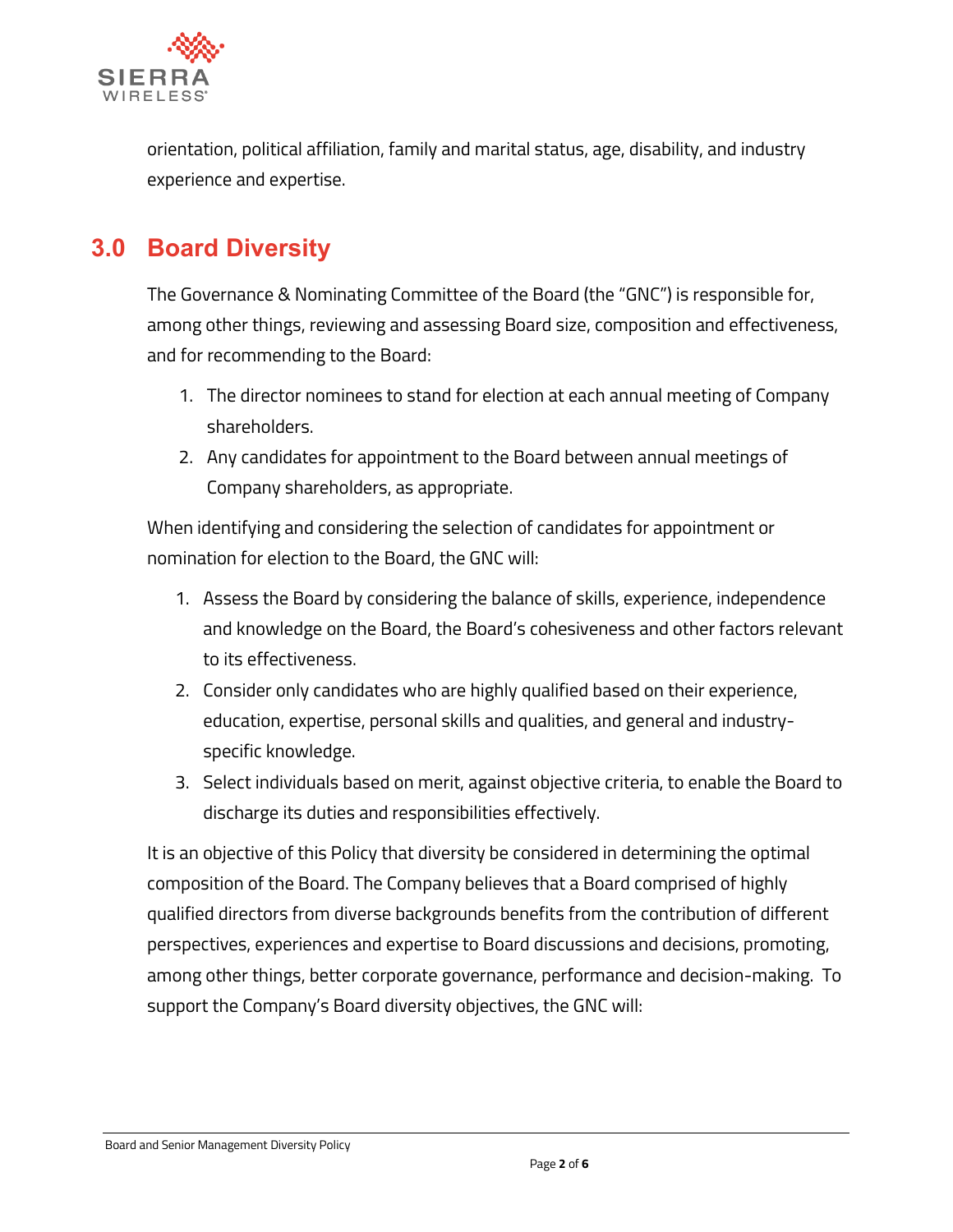

- 1. consider diversity criteria, including, but not limited to, the level of representation of women, Aboriginal peoples, persons with disabilities and members of visible minorities<sup>3</sup>, when determining the composition of the Board;
- 2. review potential candidates from a variety of backgrounds and perspectives, with the Company's diversity objectives in mind;
- 3. target a minimum of 25% of short-listed candidates for Board positions as women; and
- 4. in addition to its own searches, as and when appropriate from time to time, engage qualified independent external advisors to conduct a search for candidates, to help achieve the Company's diversity objectives.

The Company recognizes that gender diversity is a significant aspect of diversity and acknowledges the important role of women in contributing to diversity of perspective on the Board. To promote the specific objective of gender diversity on the Board, the selection process for Board appointees and nominees for election will involve the following steps (including where the Company engages an external recruitment agency to identify and assess candidates):

- 1. Making appropriate efforts to include women on the list of candidates being considered for a Board position.
- 2. If, at the end of the selection process, no women are selected from the list of candidates, the Board must be satisfied that there are objective reasons to support this determination.

In furtherance of this Policy's objectives on gender diversity, the Company targets a Board composition in which women comprise at least 30% of all independent directors.

## **4.0 Senior Management Diversity**

The Chief Executive Officer is responsible for periodically reviewing and making recommendations to the Board with respect to senior leadership appointments and succession planning matters. The Board is responsible for selecting the Chief Executive

<span id="page-2-0"></span><sup>3</sup> Each term as defined by the *Employment Equity Act* (Canada) whenever used in this Policy.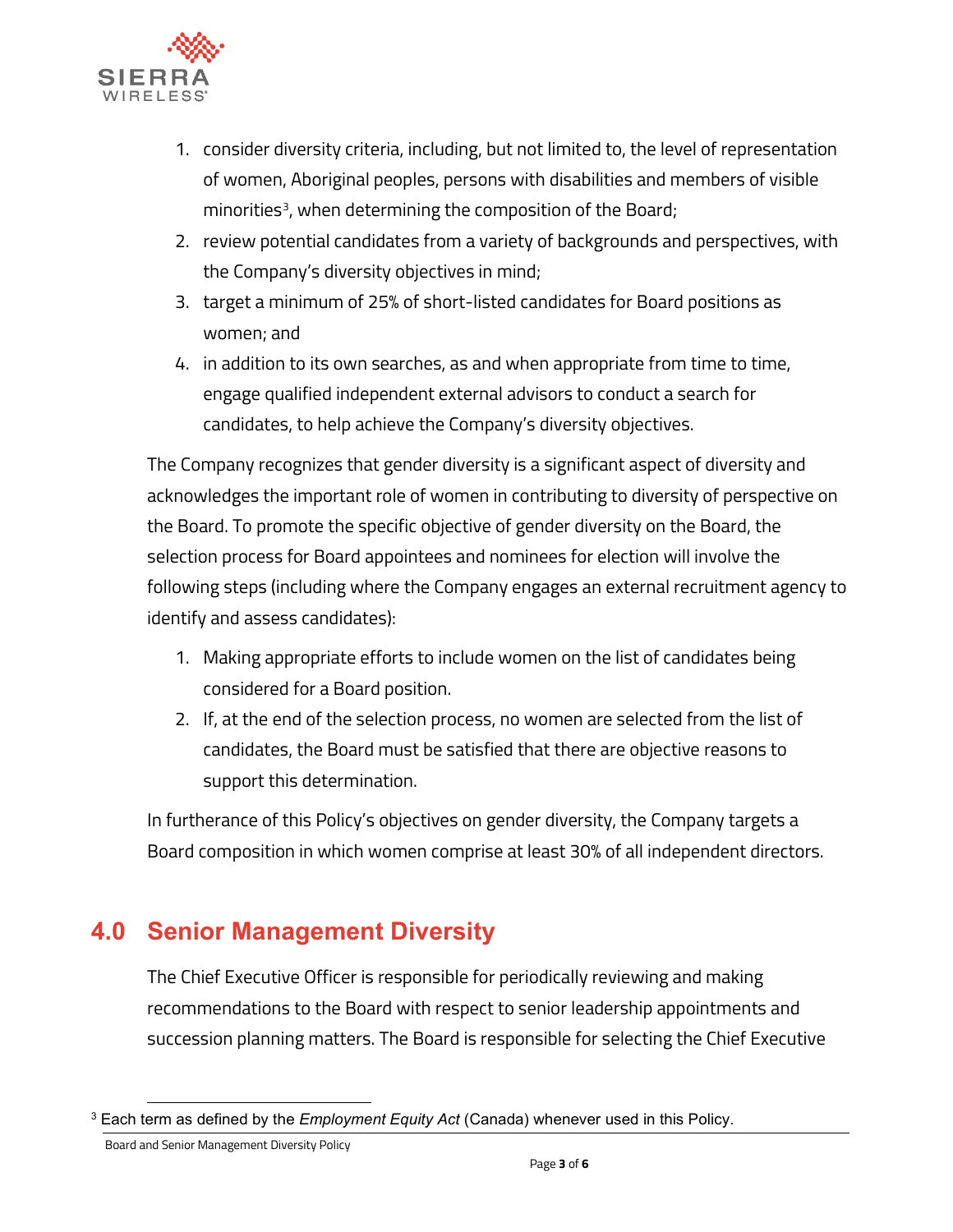

Officer and approving the recommendations of the Chief Executive Officer respecting the appointment of all senior leadership positions.

When reviewing and considering the appointment of candidates for senior leadership positions, the Chief Executive Officer and/or Board, as applicable, will consider only candidates who are highly qualified based on their experience, education, expertise, personal skills and qualities, and general and sector specific knowledge.

It is an objective of this Policy that diversity will also be considered in connection with succession planning and the appointment of members of the Company's senior leadership team. The Company believes that having individuals in senior leadership positions from diverse backgrounds promotes, among other things, better innovation, performance and effective decision-making.

To support the Company's diversity objectives, the Board will, when reviewing and considering the appointment of candidates for senior leadership positions will, and will expect the decision makers, to:

- 1. Consider diversity criteria, including, but not limited to, the level of representation of women, Aboriginal peoples, persons with disabilities and members of visible minorities, when determining the optimum composition of senior leadership.
- 2. Review potential candidates from a variety of backgrounds and perspectives, with the Company's diversity objectives in mind.
- 3. Target a minimum of 25% of short-listed candidates for senior leadership positions as women.
- 4. As and when appropriate from time to time, engage qualified independent external advisors to conduct a search for candidates to help achieve the Company's diversity objectives in relation to senior leadership.

The Company recognizes that gender diversity is a significant aspect of diversity and acknowledges the important role of women in contributing to diversity of perspective in senior management positions across the Company. To promote the specific objective of gender diversity in senior management, the Company will:

1. Target 25%+ of new senior management hires to be women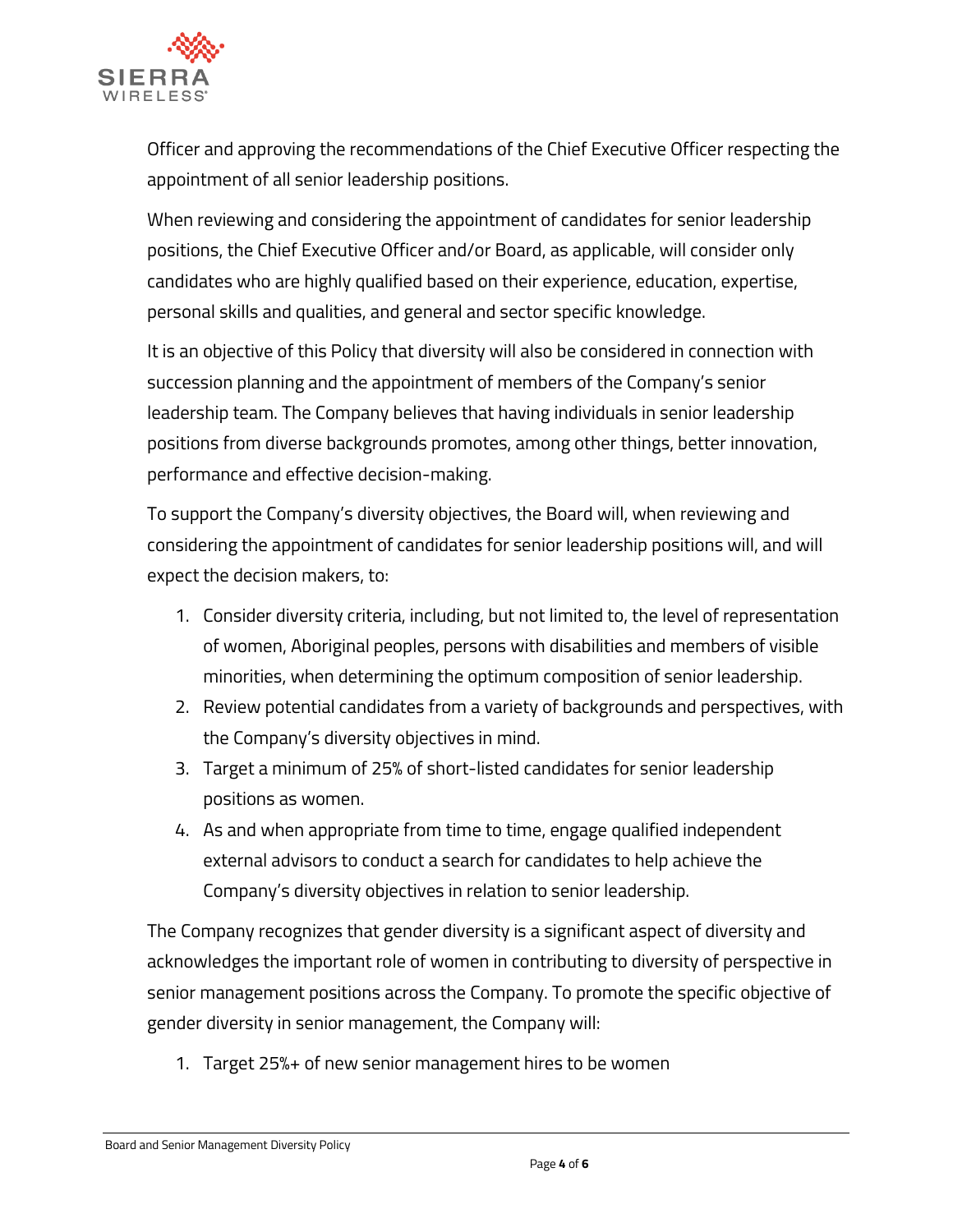

- 2. Implement policies which address impediments to inclusion and gender diversity in the workplace and review their availability and utilization.
- 3. Proactively identify high-potential women for leadership training and mentoring programs and encourage them to apply for more senior roles.
- 4. Ensure the availability of flexible scheduling programs and other family friendly policies for mid-career women to assist with recruitment and retention.
- 5. Regularly review the proportion (in percentage terms) of persons at all levels of the Company who are women.
- 6. Continue to identify new ways to entrench diversity as a cultural priority across the Company.

As relevant positions become vacant and appropriately-skilled candidates are available the Company aspires to double the current number of women in senior management positions to at least 20% of the total of all senior management positions in the Company by 2022.

#### **5.0 Review of the Policy**

On an annual basis, the GNC and HRC, as applicable, will:

- 1. Assess the effectiveness of the Board and senior leadership appointment and nomination processes at achieving the Company's diversity objectives.
- 2. Consider and, if determined advisable, recommend to the Board for adoption, additional or alternate measurable objectives for achieving diversity for the Board and in senior management.

To ensure the effective implementation of this Policy to promote gender diversity of the Board and in senior management, the GNC and HRC (as applicable) will review the following as part of its annual review of the Policy:

- 1. The number of women considered or short-listed for Board and senior management positions.
- 2. The number of women on the Board and in senior management positions and the proportion (in percentage terms) of persons on the Board and in senior management positions who are women.